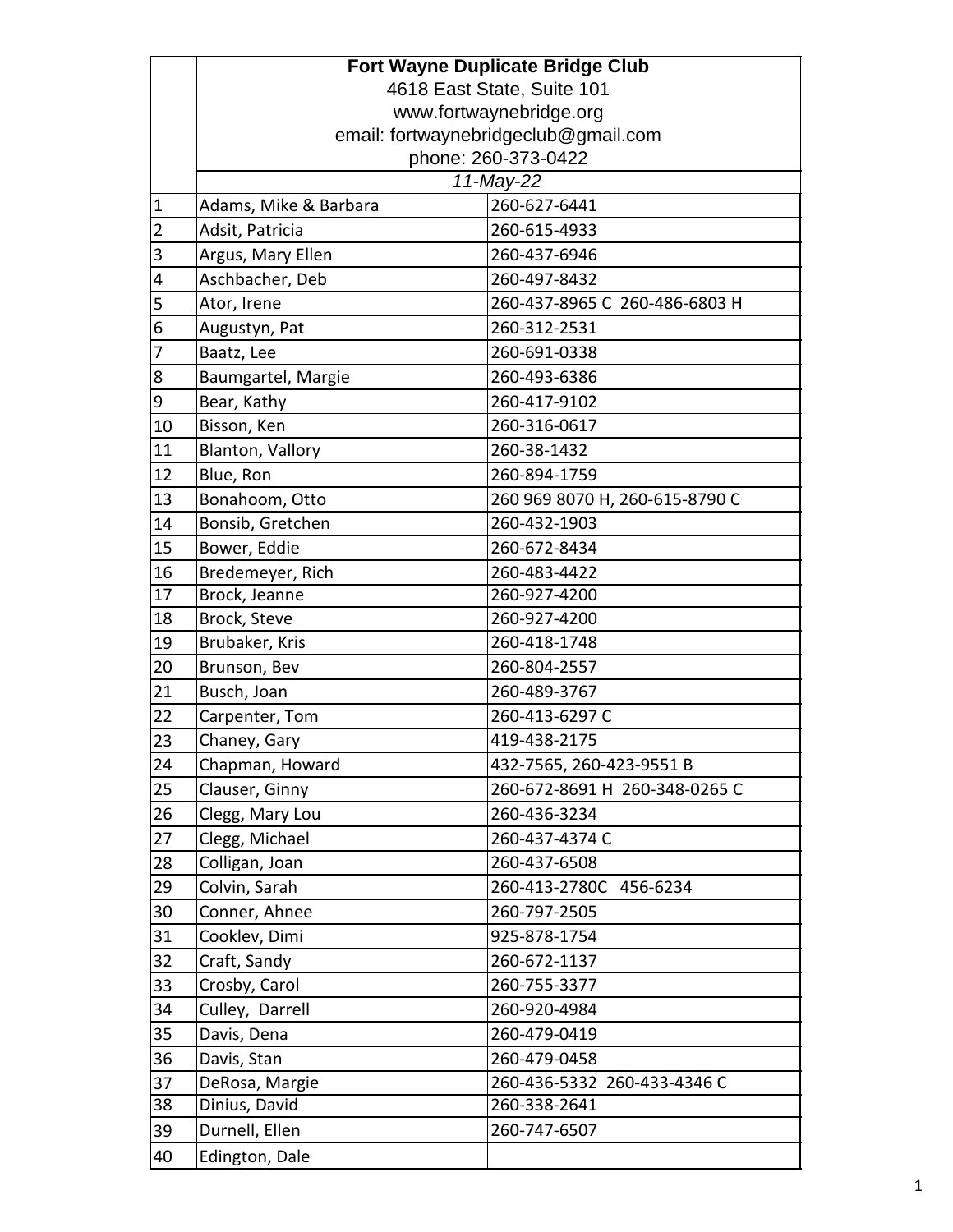| 41 | Ehinger, Lois         | 260-637-7305                         |
|----|-----------------------|--------------------------------------|
| 42 | Enyeart, Bob          | 260-438-8571                         |
| 43 | Ewing, Gordon         | 637-3515 260-414-6360 C              |
| 44 | Eyermann, Phil        | 260-341-9182                         |
| 45 | Ferguson, Rose        | 260-432-5168                         |
| 46 | Fitch, Claire         | 260-485-6078                         |
| 47 | Fox, Jeanne           | 260-485-4399                         |
| 48 | Fritz, Elaine         | 260-485-5793                         |
| 49 | Fultz, Matt           | 260-459-1998 260-414-2812 C          |
| 50 | Gandhi, Niroo         | 260-432-1870                         |
| 51 | Gangadhar, Meera      | 260-494-8463                         |
| 52 | Gasser, Barb          | 260-637-2430                         |
| 53 | Gasser, Bob           | 260-637-2430                         |
| 54 | Graber, Bob           | 832-752-0324                         |
| 55 | Graber, Sharon        | 832-338-6373                         |
| 56 | Grande, Chris         | 574-256-5212                         |
| 57 | Grant, Kim            | 260-740-7348                         |
| 58 | Grant, Bob            | 260-740-7349                         |
| 59 | Gray, Charles         | 419-784-0842                         |
| 60 | Harris, Marie         | 260-341-9262                         |
| 61 | Harvey, Steve         | 260-724-6727 W, 260-223-6141 C, 260- |
| 62 | Heger, Anne           | 260-436-2845 260-414-3032 C          |
| 63 | Henry, Jim            | 260-580-2026                         |
| 64 | Henshaw, Penny        | 260-413-6974 C                       |
| 65 | Hess, Bonnie          | 727-204-6253                         |
| 66 | Himmelhaver, Dave     | 260-490-6677                         |
| 67 | Hoevel, Mary          | 260-432-1977 H 260-226-0943 C        |
| 68 | Holm, JoAnna          | 260-255-7081                         |
| 69 | Isaacs, Marie         | 260-418-7910                         |
| 70 | Jackemeyer, Loren     | 260-833-6833 239-303-0604 C          |
| 71 | Jackemeyer, Lana      | 260-833-6833 239-303-0604 C          |
| 72 | Jackson, Maryann      | 260-744-3971                         |
| 73 | Jackson, Steven       | 260-437-6473                         |
| 74 | Jeffers, Emory        | 493-7908, 260-403-0402 C             |
| 75 | Jenkins, Judy         | 260-747-5973                         |
| 76 | Johnston, Rem         | 260-432-6886                         |
| 77 | Kaminsky, Dana & Marc | 260-672-8276 260-438-1287 C-Dana     |
| 78 | Kart, Jim             | 749-2311, 260-438-1268 C             |
| 79 | Kelly, Amy            | 260-414-8554                         |
| 80 | Kelly, Pat            | 260-740-2261                         |
| 81 | Kelly, Pete           | 260-438-9232                         |
| 82 | Kiefer, Sheila        | 745-2548, 260-438-8649 C             |
| 83 | Kieffer, Ann          | 541-350-9398                         |
| 84 | Klein, Kathy          | 260-244-2770                         |
| 85 | Knepper, Paul         | 260-493-1623                         |
|    |                       |                                      |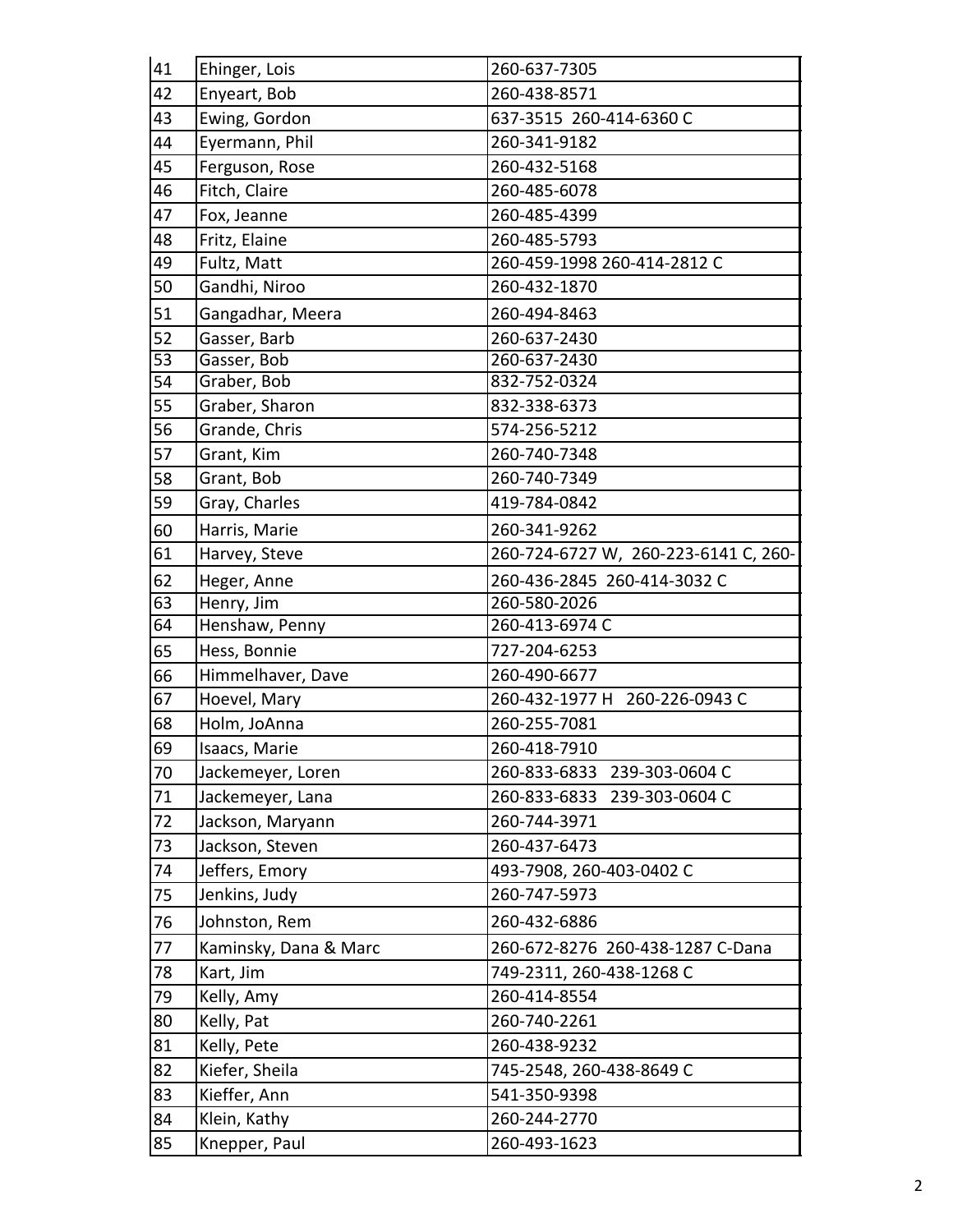| 86  | Kohne, Joe                | 449-9444, 260-450-9136 C       |
|-----|---------------------------|--------------------------------|
| 87  | Kohne, John               | 260-471-7569                   |
| 88  | Kohrman, Gloria           | 260-443-6406                   |
| 89  | Kohrman, Jackie           | 260-637-8350                   |
| 90  | Lahrman, Carolyn          | 260-432-5087                   |
| 91  | Lanier, Brian & Sally     | 260-437-0234                   |
| 92  | Lawson, Marilyn           | 260-403-3233                   |
| 93  | Lee, JoAnn                | 260-443-9901 C                 |
| 94  | Legg, Millie              | 260-385-2105                   |
| 95  | Liebrich, Zoe             | 260-433-9837                   |
| 96  | Lill, Bud                 | 260-414-4607                   |
| 97  | Locke, Donnie             | 260-338-3113                   |
| 98  | Love, Nancy               | 260-414-3391                   |
| 99  | Maloney, Irene            | 260-486-4408                   |
| 100 | Malott, Sandi             | 317-431-9100                   |
| 101 | Mapara, Varsha            | 260-580-0803                   |
| 102 | Martin, Roy               | 260-348-3003                   |
| 103 | McCarthy, Bea             | 740-606-7868                   |
| 104 | McChesney, Jim            | 260-438-1903                   |
| 105 | McDonald, Mary            | 260-486-3408                   |
| 106 | Mellinger, Michael        | 260-463-3732 260-499-4233      |
| 107 | Miller, Ward              | 260-486-3408                   |
| 108 | Minick, Carl              | 260-341-1766 C<br>260-338-1119 |
| 109 | Mort, Phyllis             | 260-615-1683                   |
| 110 | Mowry, John               | 260-316-5820                   |
| 111 | Murphy, Susie             | 260-410-0388                   |
| 112 | Myer, Marty               | 260-493-1437                   |
| 113 | Nelsen, Judy              | 260-432-9236                   |
| 114 | O'Brien, Nancy            | 260-205-9373 C                 |
| 115 | O'Connell, Patrick        | 574-524-1580                   |
| 116 | Olive, Frank              | 260-672-8980                   |
| 117 | O'Maley, Larry            | 260-466-5095                   |
| 118 | Page, Fran                | 260-385-2519                   |
| 119 | Patton, Al                | 260-627-6447 H 260-466-6457 C  |
| 120 | Petersen, Dick & LaVerne, | 260-489-1762 260-750-1559 DC   |
| 121 | Pinkham, Chet             | 260-665-3547                   |
| 122 | Poure, Helen              | 260-637-6803                   |
| 123 | Purcell, Kris             | 260-615-4629                   |
| 124 | Raftree, Deb              | 260-229-0237                   |
| 125 | Raftree, Jackie           | 260-246-3796                   |
| 126 | Rasmussen, Johni          | 260-749-7434                   |
| 127 | Rhoad, Richard            | 614-891-6667                   |
| 128 | Richards, Merilyn         | 260-245-0387                   |
| 129 | Richey, Ron               | 574-526-1104                   |
| 130 | Ridenour, Mike            | 486-7907, 260-615-1588 C       |
| 131 | Robbins, Ed               | 260-224-0930                   |
|     |                           |                                |